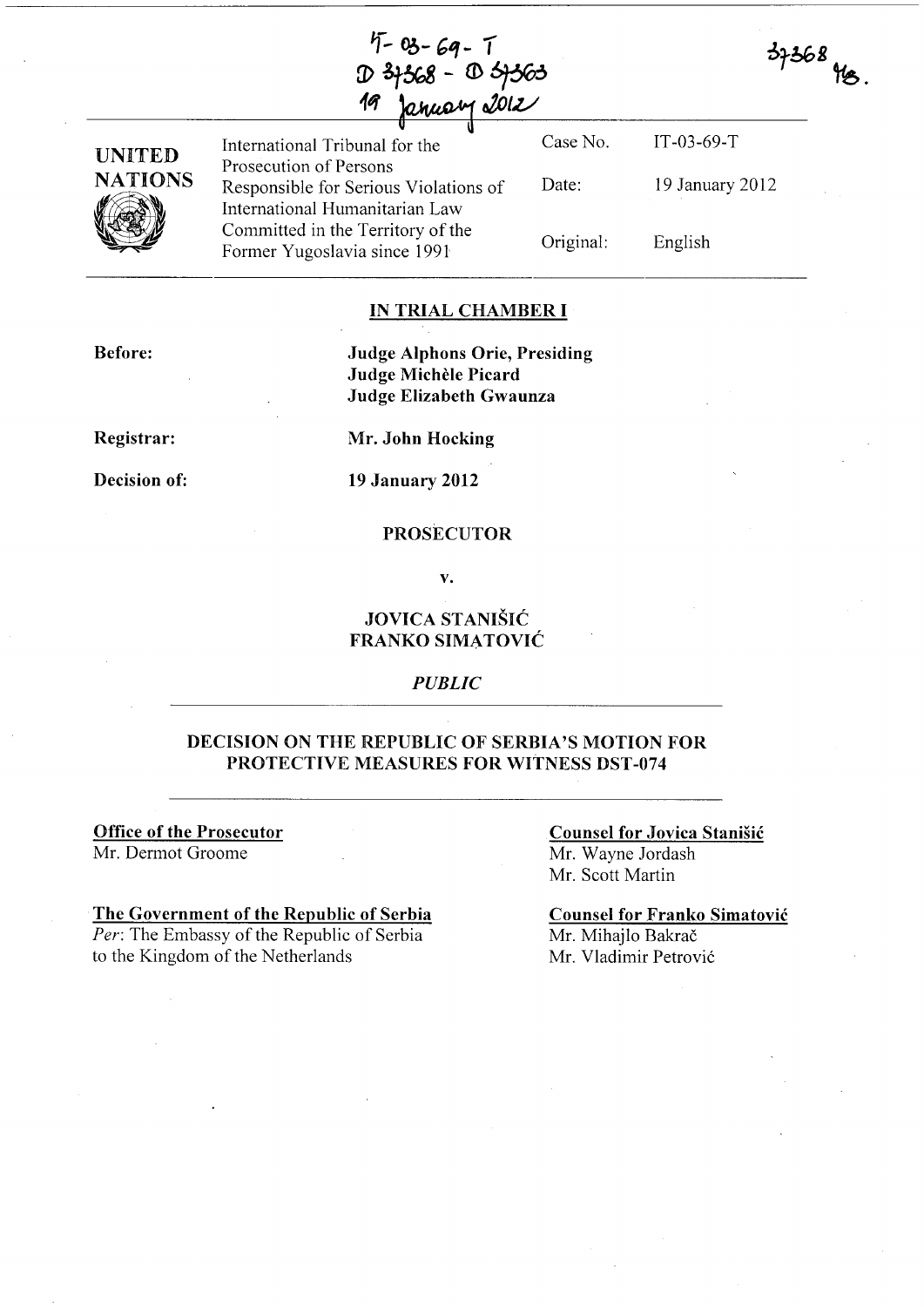# **I.** PROCEDURAL HISTORY AND SUBMISSIONS

1. On 15 July 2011, the Republic of Serbia ("Serbia") requested that Witness DST-074, Nebojsa Bogunovic ("Witness"), be allowed to testify under pseudonym and in closed session in order to protect national security interests ("Request").<sup>1</sup> In support of its Request, Serbia submitted that the Witness, a former employee of the Serbian Ministry of the Interior ("MUP"), would testify in relation to the "structure, methods, measures, and activities" of the Serbian State Security Service  $({}^{\circ}BIA^{\prime\prime})$ .<sup>2</sup>

2. On 22 July 2011, the Prosecution responded to the Request, opposing closed session testimony for the Witness? The Prosecution submitted that the Witness testified publicly in the case of *Prosecutor* v. *Milutinovic et al.* and left the MUP in 2005.<sup>4</sup>The Prosecution further submitted that Serbia failed to· meet its burden of demonstrating that the Witness's expected testimony implicates national security interests. 5

3. On 16 August 2011, the Chamber provisionally granted pseudonym, face and voice distortion, and closed session testimony for the Witness.<sup>6</sup> The Witness testified on 16, 17, and 18 August  $2011$ .<sup>7</sup> On 1 September 2011, the Chamber invited Serbia to provide submissions identifying which portions of the transcript should, in its view, remain confidential and providing detailed reasons why national security interests or any other grounds would justify keeping those specific portions and the Witness's identity confidential.<sup>8</sup>

4. On 28 September 2011, Serbia requested that specific portions of the transcripts of the Witness's testimony that contain information which would identify a number of former operatives remain confidential.<sup>9</sup> Serbia submits that, under its national legislation, former BIA operatives are entitled to the same protection as active operatives in cases where the operatives, their relatives, or their property are endangered as a result of their engagement in official duties.<sup>10</sup> Public disclosure

 $\bar{1}$ The Republic of Serbia's Motion for Protective Measures Consisting of Closed Sessions for the Testimony of One Witness, 15 July 2011 (Confidential), paras 1, 3-4.

 $\overline{c}$ Request, paras 2-3.

 $\overline{\mathbf{3}}$ Prosecution Response to the Republic of Serbia's Motion for Protective Measures Consisting of Closed Sessions for the Testimony of One Witness, 22 July 2011 (Confidential) ("Response"), paras 2, 14.  $\overline{4}$ 

Response, paras 3, 11-13.  $\overline{\mathbf{S}}$ 

<sup>6</sup>  Response, paras 2, 8-10.

T. 13149-13150.

T. 13149-13353.  $\mathbf{a}$ 

Invitation to the Republic of Serbia to File Further Submissions in Relation to its Request for Protective Measures for Witness DST-074, 1 September 2011 (Confidential), paras 7, 9.  $\overline{9}$ 

Further Submission of the Republic of Serbia in Relation to its Request for Protective Measures for Witness DST-074 in accordance with the Trial Chamber I Invitation from 1 September 2011, 28 September 2011 (Confidential) ("Submission"), paras 3-5, Annex AI, A2, A3, B1, 82.

 $10$  Submission, Annex A1, A2, B1, B2.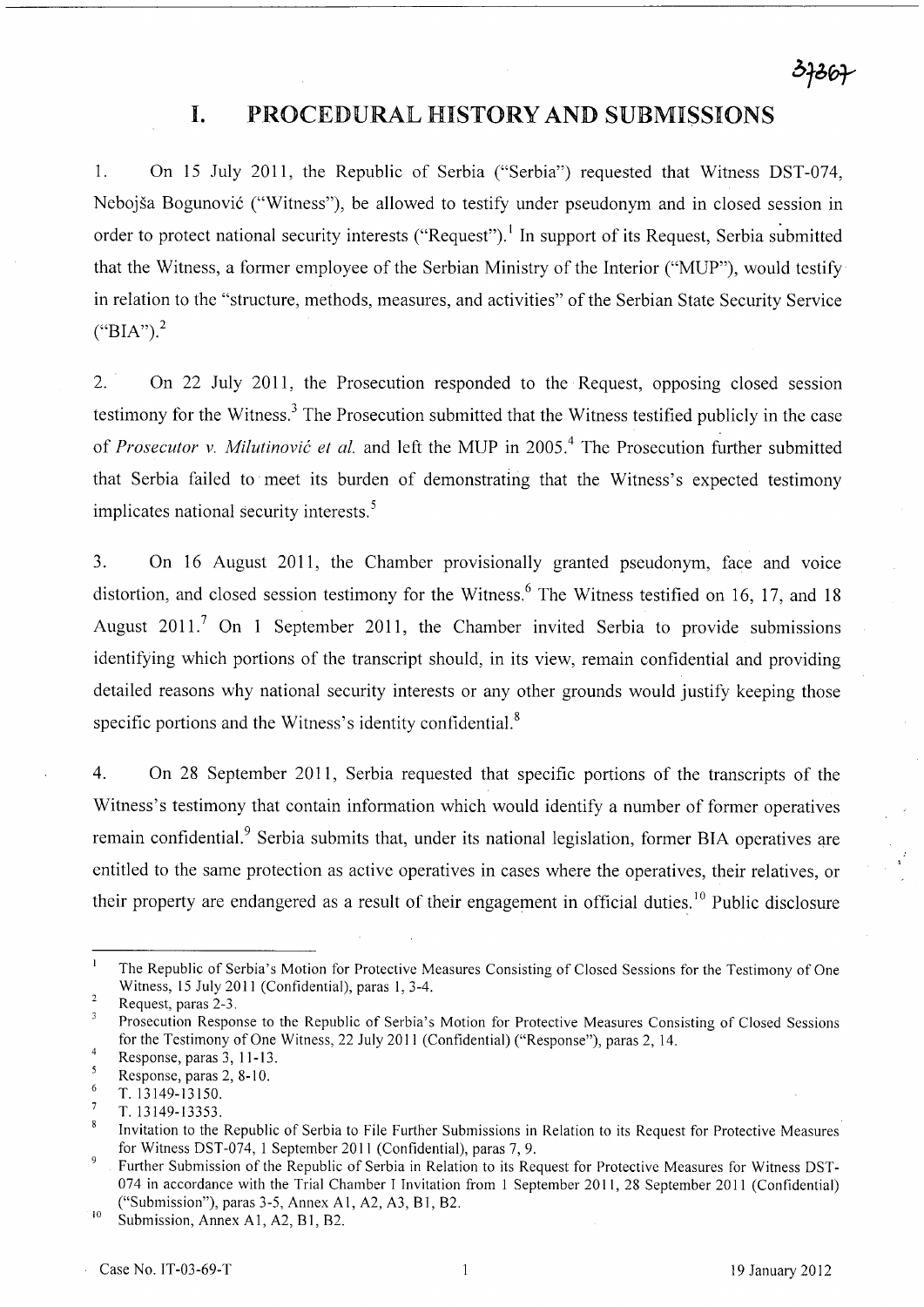of former BIA operatives' identities could endanger these operatives and give rise to a legal obligation for the BIA to ensure their safety.<sup>11</sup> Providing protection to these former operatives would impose a cost on the BIA in terms of its human resources and its budget, which would impact the BIA's capacity to actively engage in other duties, thereby directly jeopardising Serbia's national security interests.<sup>12</sup> Finally, Serbia argues that public disclosure of the identity of a former BIA operative, who was murdered under unknown circumstances by (an) unidentified perpetrator(s), could endanger his family.<sup>13</sup>

5. On 12 October 2011, the Prosecution responded, opposing the requested redactions and arguing that Serbia had failed to provide sufficient justification for keeping the identities of the Witness and other former BIA operatives confidential.<sup>14</sup> The Prosecution further requested that the ~. Witness's identity and pseudonym sheet, in evidence as exhibit D333 under seal, be made public.<sup>15</sup> The Prosecution argues that the reasons provided by Serbia to protect the identities of former BIA operatives are broad, undefined, and pertain mainly to private security interests. 16 The Prosecution argues that Serbia has failed to establish how public disclosure of past engagement in the BIA over ten years ago could presently endanger the former BIA operatives, their relatives, or their property.<sup>17</sup> The Prosecution notes that the public trial record already mentions two of the individuals as former BIA operatives.<sup>18</sup>

### II. APPLICABLE LAW

6. The Chamber recalls and refers to the applicable law governing protective measures under Rule 54 *his* of the Tribunal's Rules of Procedure and Evidence ("Rules") as set out in a previous decision. 19

## Ill. DISCUSSION

7. Serbia has requested protective measures for the Witness on the grounds that he is a former MUP employee. Serbia has not sufficiently explained, nor is it obvious, how the public disclosure

 $\frac{11}{12}$  Ibid.

 $\frac{12}{13}$  Ibid.

 $13$  Submission, Annex A2, A3.

<sup>14</sup>Prosecution Response to Further Submission of the Republic of Serbia in Relation to its Request for Protective Measures for Witness DST-074, 12 October 2011 (Confidential) ("Response to Further Submission"), paras 4, 7-8, 1 I, 14-15, 17-18.

<sup>&</sup>lt;sup>15</sup> Response to Further Submission, paras 7, 18.<br><sup>16</sup> Besponse to Further Submission, paras 8, 11.

<sup>&</sup>lt;sup>16</sup> Response to Further Submission, paras 8, 11, 14-15, 17.

<sup>&</sup>lt;sup>17</sup> Response to Further Submission, paras 11, 17.

<sup>&</sup>lt;sup>18</sup>Response to Further Submission, para. 11.

Decision on the Republic of Serbia's Requests for Protective Measures in Relation to Documents Provided to the Prosecution, 7 October 2011 (Confidential) ("7 October 2011 Decision"), paras 17-23.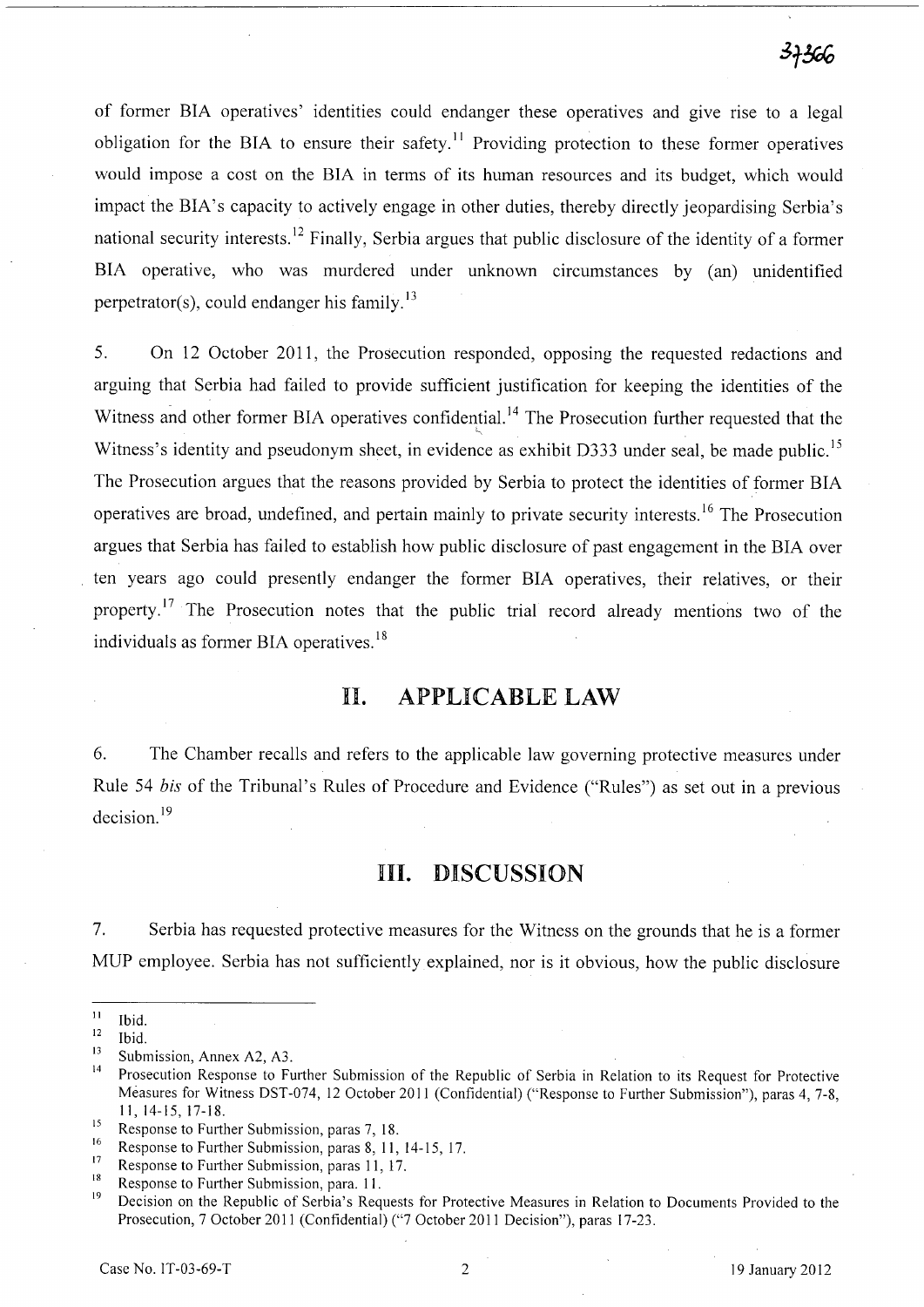# 37365

of the Witness's identity would pose a risk to his safety, nor how a potential threat to his safety would constitute a national security interest, as opposed to a private security interest. Nor has Serbia argued how public disclosure of the Witness's identity would reveal or impact any means and methods employed by the BIA in gathering intelligence. On the basis of Serbia's submissions, the Chamber is unable to conclude that the Witness's identity should be kept confidential in order to protect Serbia's national security interests. Accordingly, the provisional protective measures in relation to the Witness's identity can be lifted and exhibit D333 (the Witness's pseudonym sheet) can be made public.

8. Serbia has requested the protection of the identities of a number of former BIA operatives mentioned during the Witness's testimony. Serbia argues that the BIA is bound to provide protection for former BIA operatives who are endangered as a result of their former duties. However, Serbia has not explained, nor is it obvious, how the public disclosure of former BIA operatives' identities would, in all cases, give rise to a potential threat to their safety such that they need protection. Serbia has not addressed the likelihood and seriousness of a potential threat to the safety of the specific operatives mentioned in the Witness's testimony. In the absence of such information, it is unclear which security measures the BIA would need to put into place to ensure their safety. As a: result, Serbia's submissions fail to establish that the need to provide such protection, should such a need arise, would interfere with the BIA's ability to perform its other tasks to such an extent that it would jeopardise Serbia's national security interests. In the absence of sufficiently detailed submissions, the Chamber finds that Serbia has failed to establish how public disclosure of these former BIA operatives would affect its national security interests. Accordingly, ·the Chamber is unable to conclude that such information should be redacted under Rule 54 *bis* of the Rules.

9. Serbia has requested the redaction of information identifying a deceased former BIA operative on the grounds that this person was killed under unclear circumstances and that public disclosure could. endanger his family. Serbia has not sufficiently argued how this constitutes a national security interest, as opposed to a private security interest. The Chamber cannot conclude that this information should be redacted under Rule 54 *bis* of the Rules. Nonetheless, Serbia's submissions indicate that there may be a threat to the deceased's family. The Chamber grants the redaction of the name of the deceased former BIA operative in order to protect his family in the interests of justice under Rule 79 of the Rules.

10. Exhibits D334 and D335 (the Witness's Rule 92 fer statement and a proofing note) were admitted provisionally under seal. Serbia has not made any specific requests in relation to these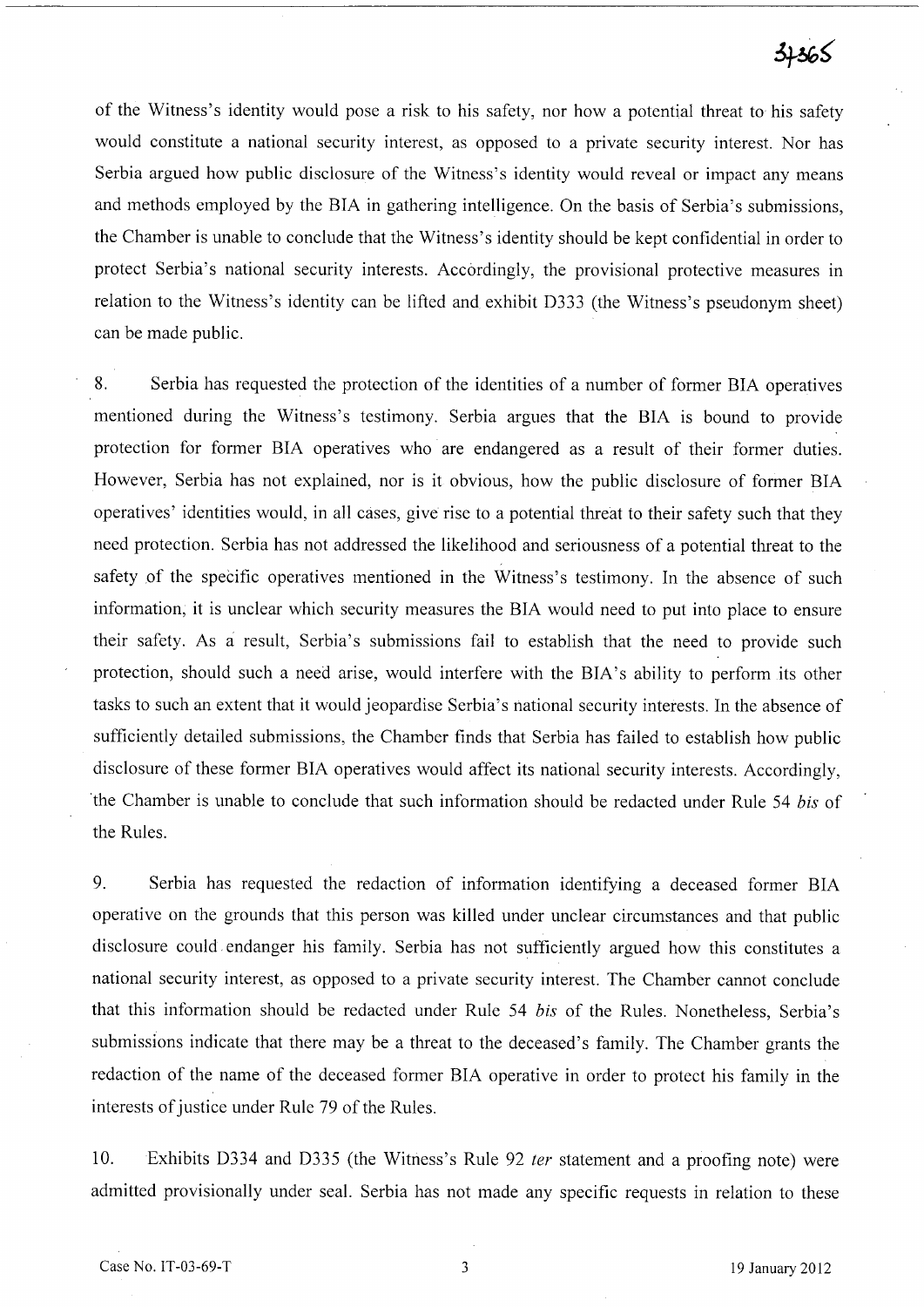# 3736k

exhibits. In light of the Chamber's findings concerning Serbia's requests for protective measures in relation to the Witness's testimony as set out above, D335 can be made public. Paragraph 46 of D334 mentions the deceased former BIA operative whose identity should be protected under Rule 79 of the Rules. Therefore D334 shall remain under seal.

## IV. DISPOSITION

11. For the foregoing reasons, pursuant to Article 29 of the Statute of the Tribunal and Rules 39, *54,54 bis,* 75, and 79 of the Rules, the Chamber

DENIES Serbia's requests for protective measures of pseudonym and closed session testimony for the Witness and the redaction of portions of the transcripts of the Witness's testimony on the basis of national security interests;

REVOKES the provisionally applied protective measures of face and voice distortion, with the understanding that, for technical reasons, the distortion cannot be removed from the audio-visual recordings of the testimony;

LIFTS the Witness's provisionally assigned pseudonym;

LIFTS the provisional confidential status of exhibits D333 and D335;

LIFTS the confidentiality of those portions of the Witness's testimony in the transcripts of 16, 17, and 18 August 2011 which were provisionally held in closed session in connection with Serbia's Request for protective measures in relation to the Witness's testimony;

CLARIFIES that any portions of the Witness's testimony which were held in closed session in connection with other requests for protective measures shall remain confidential;

NOTES in this context that the Prosecution orally submitted that T. 13266 line 11 through T. 13267 line 21 and T. 13276 line 19 through T. 13279 line 5 should remain confidential as a result of the in-court use of exhibits P406 and P2452, respectively, both of which were provisionally admitted under seal;

INSTRUCTS the Prosecution to inform the Chamber, within two weeks of this decision, whether the confidentiality of exhibits P406 and P2452 and the aforementioned transcript portions can now be lifted in view of the Chamber's current decision and its decision of 7 October 2011 ;